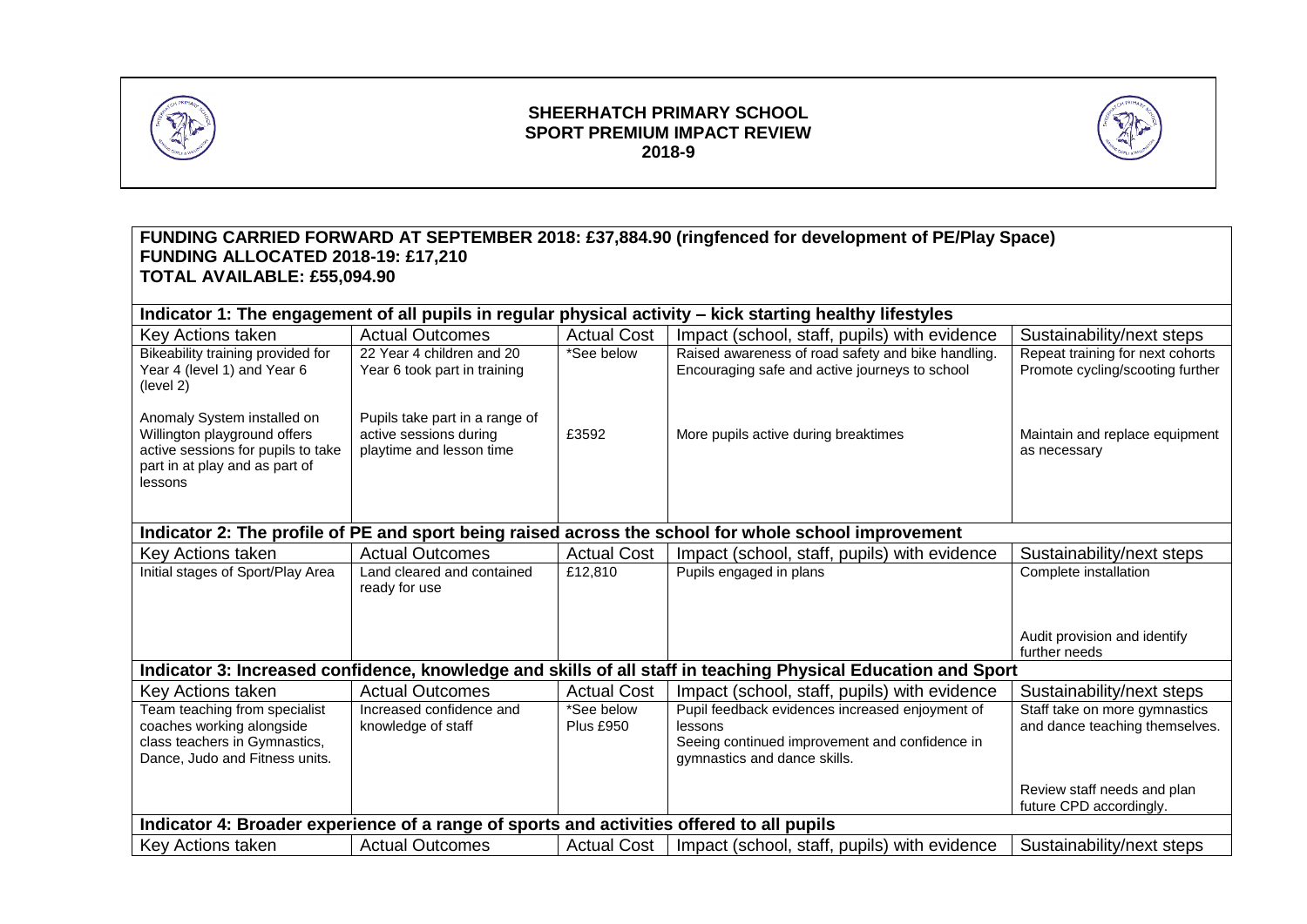| Subsidised after school clubs in<br>football, rugby, gymnastics and<br>dance                         | Growing numbers of children<br>participating in extra-curricular<br>clubs.           | £721               | An increase in participation in physical activity<br>An increase in motivation and enthusiasm towards<br>physical activity<br>Some children taking up different activities outside of<br>school. | Continue to provide range of<br>clubs.<br>Look for different opportunities.<br>Signpost pupils to out of school<br>opportunities where appropraite |  |
|------------------------------------------------------------------------------------------------------|--------------------------------------------------------------------------------------|--------------------|--------------------------------------------------------------------------------------------------------------------------------------------------------------------------------------------------|----------------------------------------------------------------------------------------------------------------------------------------------------|--|
| Indicator 5: Increased participation in competitive sport                                            |                                                                                      |                    |                                                                                                                                                                                                  |                                                                                                                                                    |  |
| Key Actions taken                                                                                    | <b>Actual Outcomes</b>                                                               | <b>Actual Cost</b> | Impact (school, staff, pupils) with evidence                                                                                                                                                     | Sustainability/next steps                                                                                                                          |  |
| Participation in a range of Level<br>2 competitions through Bedford<br>& Kempston Sports Partnership | All children from Years 1 to 6<br>participated in at least 1 Level<br>2 competition. | *See below         | Raised self esteem and enjoyment of PE as<br>evidenced in feedback from pupils and staff<br>Raised profile of PE (achievement assembly and<br>newsletters)                                       | Continue to enter competitions<br>and develop associated<br>activities in school.                                                                  |  |

\*Annual Membership of Bedford and Kempston Sports Partnership £3500

| <b>ACTUAL SPENT</b>                                             | £19.777    |  |  |
|-----------------------------------------------------------------|------------|--|--|
| <b>CARRY FORWARD TO 2019-20</b>                                 | £35,317,90 |  |  |
| NB: remaining ringfenced funds for completion of PE/Play Space: |            |  |  |
| £25.074.90                                                      |            |  |  |
|                                                                 |            |  |  |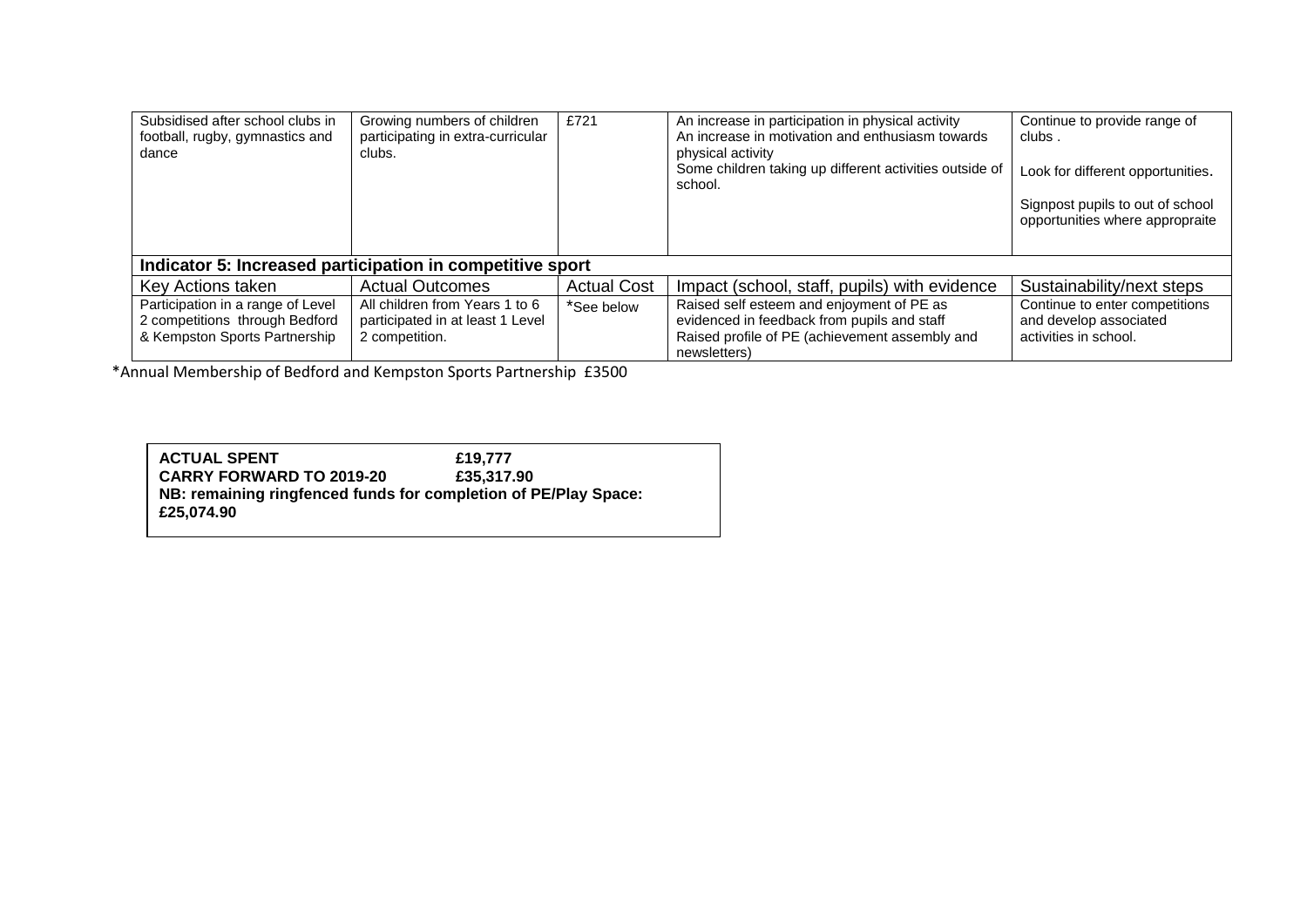# **SPORT PREMIUM ACTION PLAN**

## **SHEERHATCH PRIMARY SCHOOL 2019-20**

### **FUNDING CARRIED FORWARD AT SEPTEMBER 2019: £35,317.90 NB: remaining ringfenced funds for completion of PE/Play Space: £25,074.90 FUNDING ALLOCATED 2019-20: £17,410 TOTAL AVAILABLE: £52,727.90**

# **Indicator 1: The engagement of all pupils in regular physical activity – kick starting healthy lifestyles**

| Objective                                                                                                     | <b>Key Actions</b>                                 | Allocated funding     | <b>Anticipated Outcomes</b>                          |  |  |
|---------------------------------------------------------------------------------------------------------------|----------------------------------------------------|-----------------------|------------------------------------------------------|--|--|
| Engage more vulnerable pupils in outdoor                                                                      | Develop Forest School Activities for targeted      | £2,500                | Engagement and enthusiasm for vulnerable pupils      |  |  |
| activity.                                                                                                     | groups.                                            |                       |                                                      |  |  |
| Increase amount of outdoor activity                                                                           | Encourage further use of Anomoly pod on            |                       |                                                      |  |  |
|                                                                                                               | Willington playground, particularly in lesson      | £3,492                | More active playtimes and lesson times               |  |  |
|                                                                                                               | time                                               |                       |                                                      |  |  |
| Ensure KS2 pupils develop swimming skills                                                                     | Support additional swimming lessons for any        | £1,000                | Confident swimmers who continue to swim outside      |  |  |
|                                                                                                               | weak and non-swimmers in year 6                    |                       | of school                                            |  |  |
| Indicator 2: The profile of PE and sport being raised across the school for whole school improvement          |                                                    |                       |                                                      |  |  |
| Objective                                                                                                     | <b>Key Actions</b>                                 | Allocated funding     | <b>Anticipated Outcomes</b>                          |  |  |
| Provide better outdoor facilities for older                                                                   | Complete of PE and Play Space (installation        | £25,074.90            | More scope for range of games activities in and      |  |  |
| Primary pupils                                                                                                | of MUGA and gym equipment)                         | (remaining ringfenced | outside of curriculum                                |  |  |
|                                                                                                               |                                                    | funds)                |                                                      |  |  |
| Indicator 3: Increased confidence, knowledge and skills of all staff in teaching Physical Education and Sport |                                                    |                       |                                                      |  |  |
| Objective                                                                                                     | <b>Key Actions</b>                                 | Allocated funding     | <b>Anticipated Outcomes</b>                          |  |  |
| Further develop staff confidence and skills                                                                   | Team teaching with Gymnastics and Dance            | (part of Sports       | Staff confident to deliver higher quality PE lessons |  |  |
|                                                                                                               | coaches                                            | Partnership)          |                                                      |  |  |
| Indicator 4: Broader experience of a range of sports and activities offered to all pupils                     |                                                    |                       |                                                      |  |  |
| Objective                                                                                                     | <b>Key Actions</b>                                 | Allocated funding     | <b>Anticipated Outcomes</b>                          |  |  |
| Pupils to continue to experience new                                                                          | Use outside providers to offer range of extra-     | £2000                 | Maintain high take up of extra-curricular sport.     |  |  |
| activities                                                                                                    | curricular activities: football, tag-rugby, dance, |                       | Pupils inspired to join out of school sports clubs   |  |  |
|                                                                                                               | gymnastics                                         |                       |                                                      |  |  |
| Indicator 5: Increased participation in competitive sport                                                     |                                                    |                       |                                                      |  |  |
| Objective                                                                                                     | <b>Key Actions</b>                                 | Allocated funding     | <b>Anticipated Outcomes</b>                          |  |  |
| Pupils to be given opportunities to compete in                                                                | Membership of Bedford and Kempston Sports          | £3500                 | High motivation and engagement level.                |  |  |
| Level 2 games events                                                                                          | Partnership                                        |                       |                                                      |  |  |